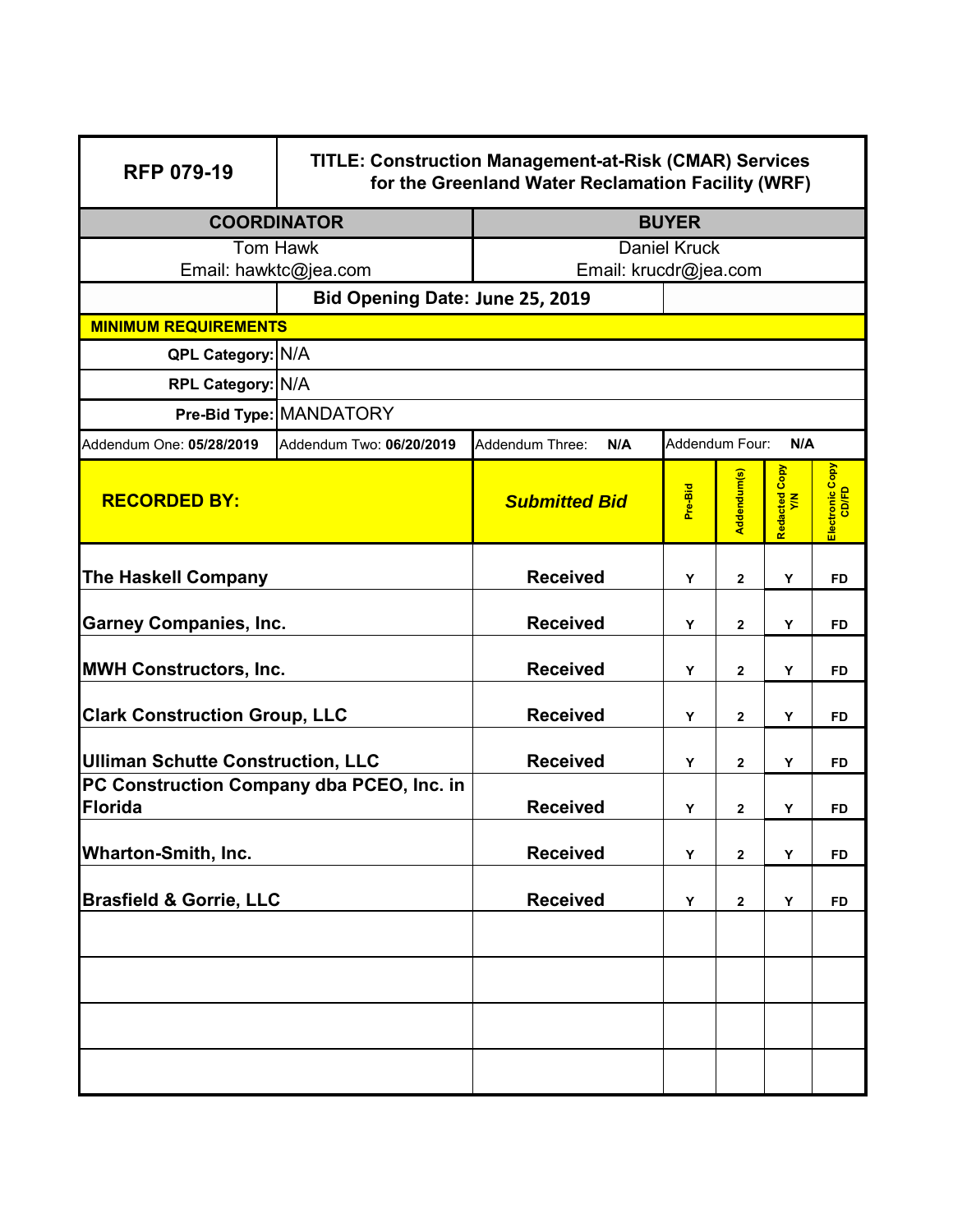| <b>IFB 088-19</b>                              | TITLE: Buckman - 5301 Buffalo Ave -<br><b>Class IV Pump Station Rehabilitation</b> |                                                         |                        |             |                      |                          |
|------------------------------------------------|------------------------------------------------------------------------------------|---------------------------------------------------------|------------------------|-------------|----------------------|--------------------------|
| <b>COORDINATOR</b>                             |                                                                                    | <b>BUYER</b>                                            |                        |             |                      |                          |
| <b>Samuel Ramirez</b>                          |                                                                                    | David King<br>Email: kinggd@jea.com                     |                        |             |                      |                          |
|                                                | Email: ramist@jea.com<br>Bid Opening Date: June 25, 2019                           |                                                         |                        |             |                      |                          |
| <b>MINIMUM REQUIREMENTS</b>                    |                                                                                    |                                                         |                        |             |                      |                          |
| QPL Category: N/A                              |                                                                                    |                                                         |                        |             |                      |                          |
| RBL Category: WP2                              |                                                                                    |                                                         |                        |             |                      |                          |
|                                                | Pre-Bid Type: MANDATORY                                                            |                                                         |                        |             |                      |                          |
| Addendum One: 04/29/2019                       | Addendum Two: 06/04/2019                                                           | Addendum Three: 06/14/2019<br>Addendum Four: 06/19/2019 |                        |             |                      |                          |
| Addendum Five: 06/21/2019                      | Addendum Six:<br>N/A                                                               | Addendum Seven:<br>N/A                                  | Addendum Eight:<br>N/A |             |                      |                          |
| <b>RECORDED BY:</b>                            |                                                                                    | <b>Submitted Bid</b>                                    | Pre-Bid                | Addendum(s) | Redacted Copy<br>Y/N | Electronic Copy<br>CD/FD |
| Petticoat-Schmitt Civil Contractors, Inc.      |                                                                                    | 4,277,444.00                                            | Υ                      | 5           | N                    | <b>CD</b>                |
| <b>Wharton-Smith, Inc.</b>                     |                                                                                    | 4,707,000.00                                            | Y                      | 5           | N                    | <b>FD</b>                |
| <b>Reynolds Construction, LLC dba Reynolds</b> |                                                                                    |                                                         |                        |             |                      |                          |
| <b>Construction of Florida, LLC</b>            |                                                                                    | 4,374,200.00                                            | Υ                      | 5           | N                    | <b>None</b>              |
|                                                |                                                                                    |                                                         |                        |             |                      |                          |
|                                                |                                                                                    |                                                         |                        |             |                      |                          |
|                                                |                                                                                    |                                                         |                        |             |                      |                          |
|                                                |                                                                                    |                                                         |                        |             |                      |                          |
|                                                |                                                                                    |                                                         |                        |             |                      |                          |
|                                                |                                                                                    |                                                         |                        |             |                      |                          |
|                                                |                                                                                    |                                                         |                        |             |                      |                          |
|                                                |                                                                                    |                                                         |                        |             |                      |                          |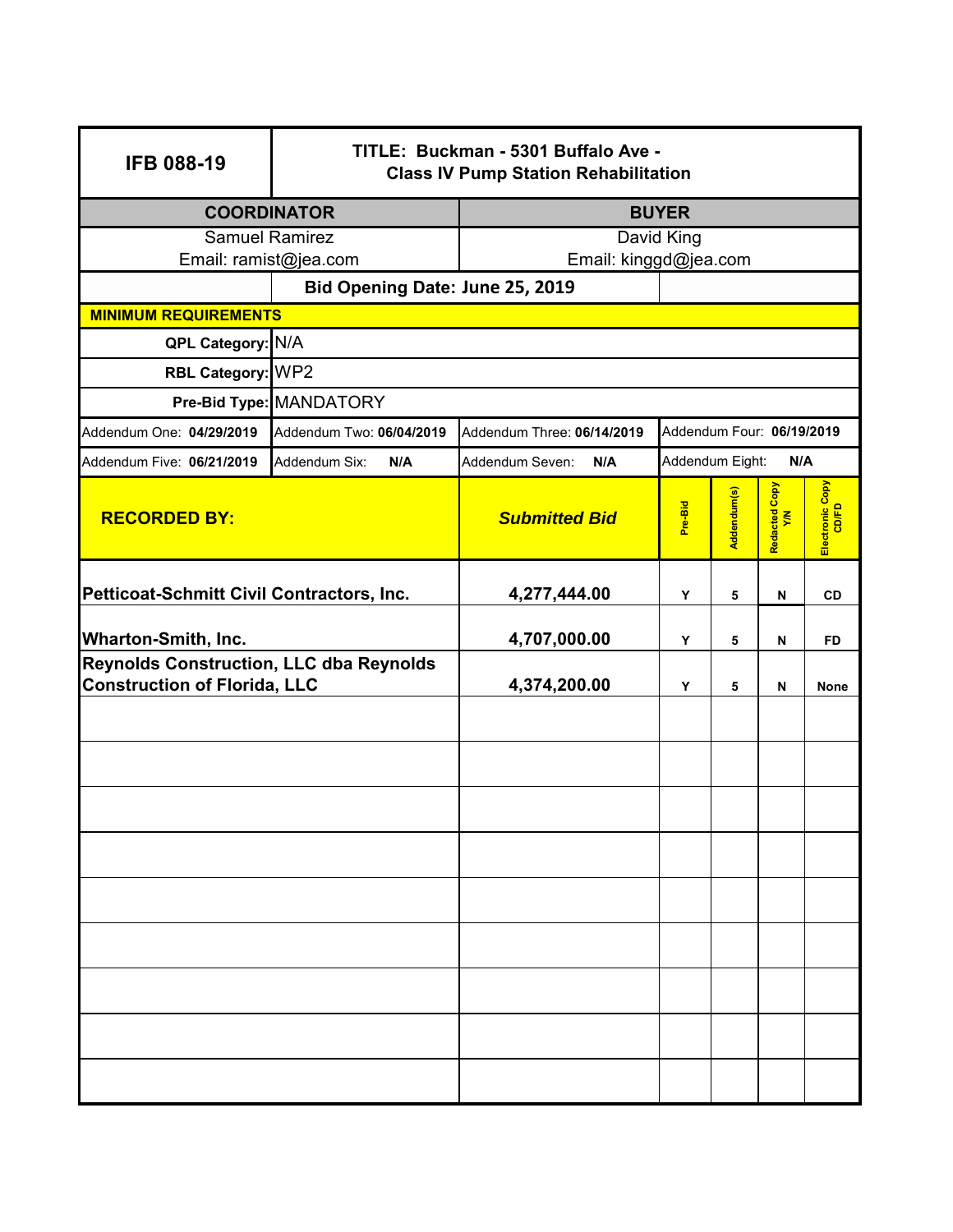| <b>IFB 096-19</b>                 | <b>TITLE: Walnut Street Gravity Sewer Replacement</b>                               |                       |         |             |                      |                          |
|-----------------------------------|-------------------------------------------------------------------------------------|-----------------------|---------|-------------|----------------------|--------------------------|
| <b>COORDINATOR</b>                |                                                                                     | <b>BUYER</b>          |         |             |                      |                          |
| Elizabeth DiMeo                   |                                                                                     | David King            |         |             |                      |                          |
|                                   | Email: dimeea@jea.com                                                               | Email: kinggd@jea.com |         |             |                      |                          |
|                                   | Bid Opening Date: June 25, 2019                                                     |                       |         |             |                      |                          |
| <b>MINIMUM REQUIREMENTS</b>       |                                                                                     |                       |         |             |                      |                          |
| QPL Category: N/A                 |                                                                                     |                       |         |             |                      |                          |
| RPL Category: N/A                 |                                                                                     |                       |         |             |                      |                          |
|                                   | Pre-Bid Type: MANDATORY                                                             |                       |         |             |                      |                          |
| Addendum One: 06/05/2019          | Addendum Four: 06/19/2019<br>Addendum Two: 06/14/2019<br>Addendum Three: 06/17/2019 |                       |         |             |                      |                          |
| <b>RECORDED BY:</b>               |                                                                                     | <b>Submitted Bid</b>  | Pre-Bid | Addendum(s) | Redacted Copy<br>Y/N | Electronic Copy<br>CD/FD |
| United Brothers Development Corp. |                                                                                     | 8,188,408.40          | Υ       | 4           | N                    | <b>CD</b>                |
| <b>Garney Companies, Inc.</b>     |                                                                                     | 11,328,484.44         | Υ       | 4           | N                    | <b>FD</b>                |
| J.B. Coxwell Contracting, Inc.    |                                                                                     | 9,182,560.44          | Υ       | 4           | N                    | <b>FD</b>                |
|                                   |                                                                                     |                       |         |             |                      |                          |
|                                   |                                                                                     |                       |         |             |                      |                          |
|                                   |                                                                                     |                       |         |             |                      |                          |
|                                   |                                                                                     |                       |         |             |                      |                          |
|                                   |                                                                                     |                       |         |             |                      |                          |
|                                   |                                                                                     |                       |         |             |                      |                          |
|                                   |                                                                                     |                       |         |             |                      |                          |
|                                   |                                                                                     |                       |         |             |                      |                          |
|                                   |                                                                                     |                       |         |             |                      |                          |